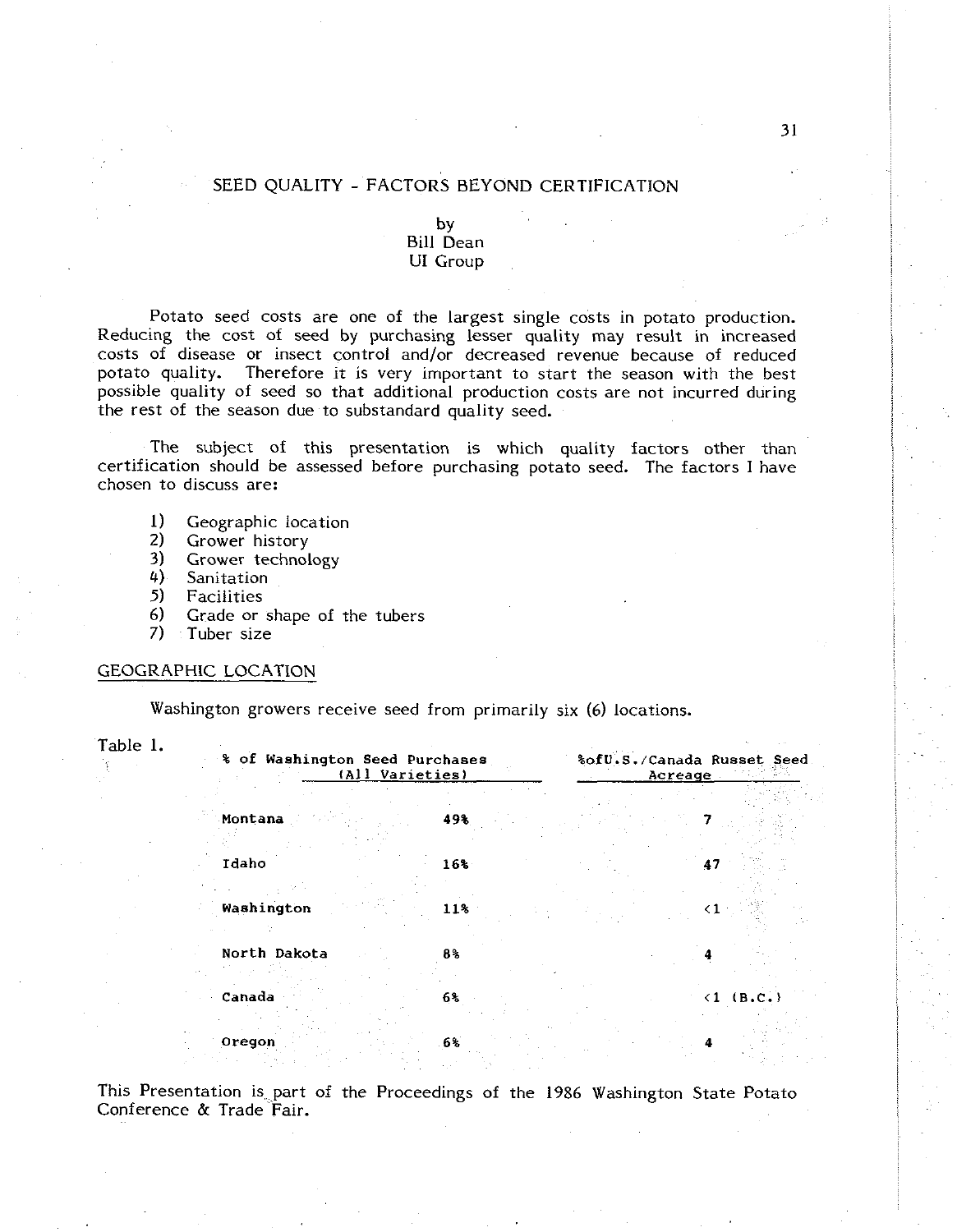It is obvious that the amount of seed purchased from an area is not proportionate to the quantity available. The reasons for purchasing seed from a particular region are varied and only a few are covered. in this discussion. High transportation costs from remote areas will not be addressed.

Seed producers have known for a long time 'that a seed crop must be grown in an isolated geographic area in order to protect it from contamination. Sources of contamination may be other potato fields not properly protected from disease, volunteer potatoes growing from previously infected crops or insects inhabiting the region which spread disease from alternate hosts.

As can be seen from the following map (Fig. I), seed areas are normally isolated from large metropolitan areas, commercial potato production areas, and farms with alternate hosts for common potato diseases (leafroll). Most of these areas are separated by physical barriers such as mountains, or distance, or are areas which do not grow commercial (non seed) potatoes or fruit crops such as peaches. This isolation does not prevent contamination, but it does reduce the incidence.



Fig. 1. Locations of Seed Production in the Pacific Northwest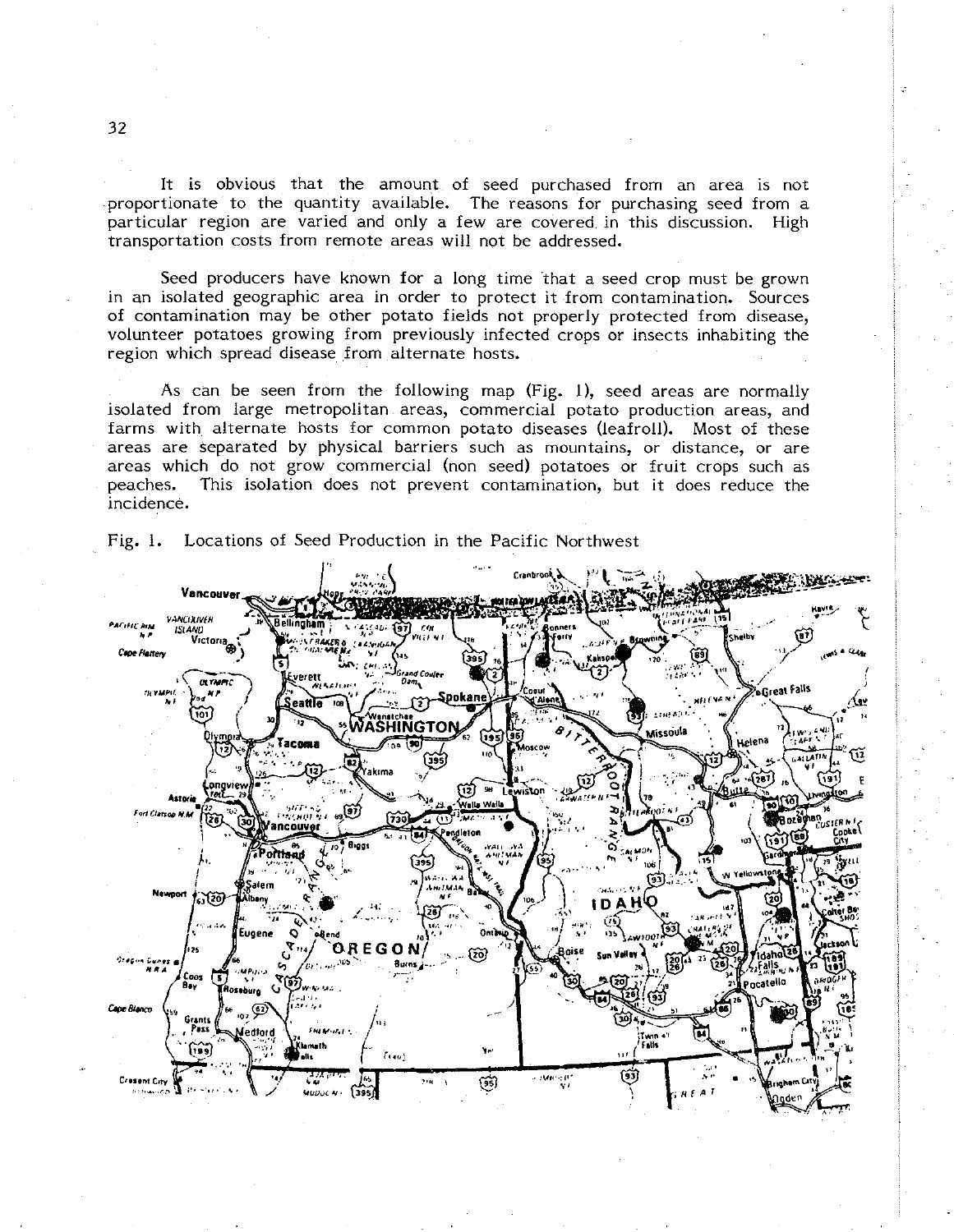Some of these areas are frequented by early fall frosts which may make seed supplies less stable. Areas of high snowfall may result in significant amounts of volunteer potatoes (not usually reported by growers or certification agencies). Although volunteers found within a field are treated as the rest of the crop in terms of inspection, plants growing in adjacent fields of alternate crops are not evaluated for disease and are not usually removed. These may be a significant source of diseases such as leafroll. Only through personal inspection by the buyer or discussions with the grower can the knowledge of volunteers be obtained.

## GROWER HISTORY

As with most of lifes experiences, growing seed potatoes must be learned. The accumulation of positive experiences usually results in high quality output. A seed grower who has learned how to grow disease free seed will have a more consistent product than someone who does not yet understand or care about the details of being a good seed grower. Published records of seed lot tests such as each states' certification records and the WSU or Oregon State seed lot trials are good sources of information about the consistency of a large number of seed growers. Obtain copies of these publications to have a record of your seed source and to compare this aspect of seed quality to other growers.

# **TECHNOLOGY**

The seed industry has progressed rapidly in the past 10-15 years. Tests in the late 1960's and early 1970's indicated a value of planting seed free of PVX or<br>PVY. These results along with the stem cutting, meristem and tissue culture These results along with the stem cutting, meristem and tissue culture propagation techniques and rapid reliable tissue testing in the form of ELISA have provided the impetace for a greatly improved seed supply.

Although many seed grower will have lengthy discussions about the merits of stem cutting vs meristem vs tissue culture vs greenhouse tubers vs hill selection, the debate must end with the conclusion of the receipt of clean seed stock by the grower. It may not matter that the seed grower use a "new" technique for his seed source, but he should be familiar with the various methods and their advantages so he can evaluate his options.

The use of chemicals such as Temik and Monitor for control of Green Peach aphids has reduced leafroll spread in seed fields. Ask the grower how he controls insects in his fields.

Does the seed producer rogue his fields? What does he look for and how many times does he rogue? There are some quality factors such as the percentage of giant hill which are often overlooked by seed producers and buyers as well. Because of the difficulty of identifying this disease with a high degree of confidence, some seed growers have chosen to ignore it in the past. During the past 3-5 years, renewed interest in removing this disease has occurred and therefore, seed quality is being improved from some growers. If you have more than 1.5% of your plants occurring as giant hills, you need to check on the roguing practices of the seedsman. If a grower tells you he never finds any disease in his fields, he is not looking hard enough.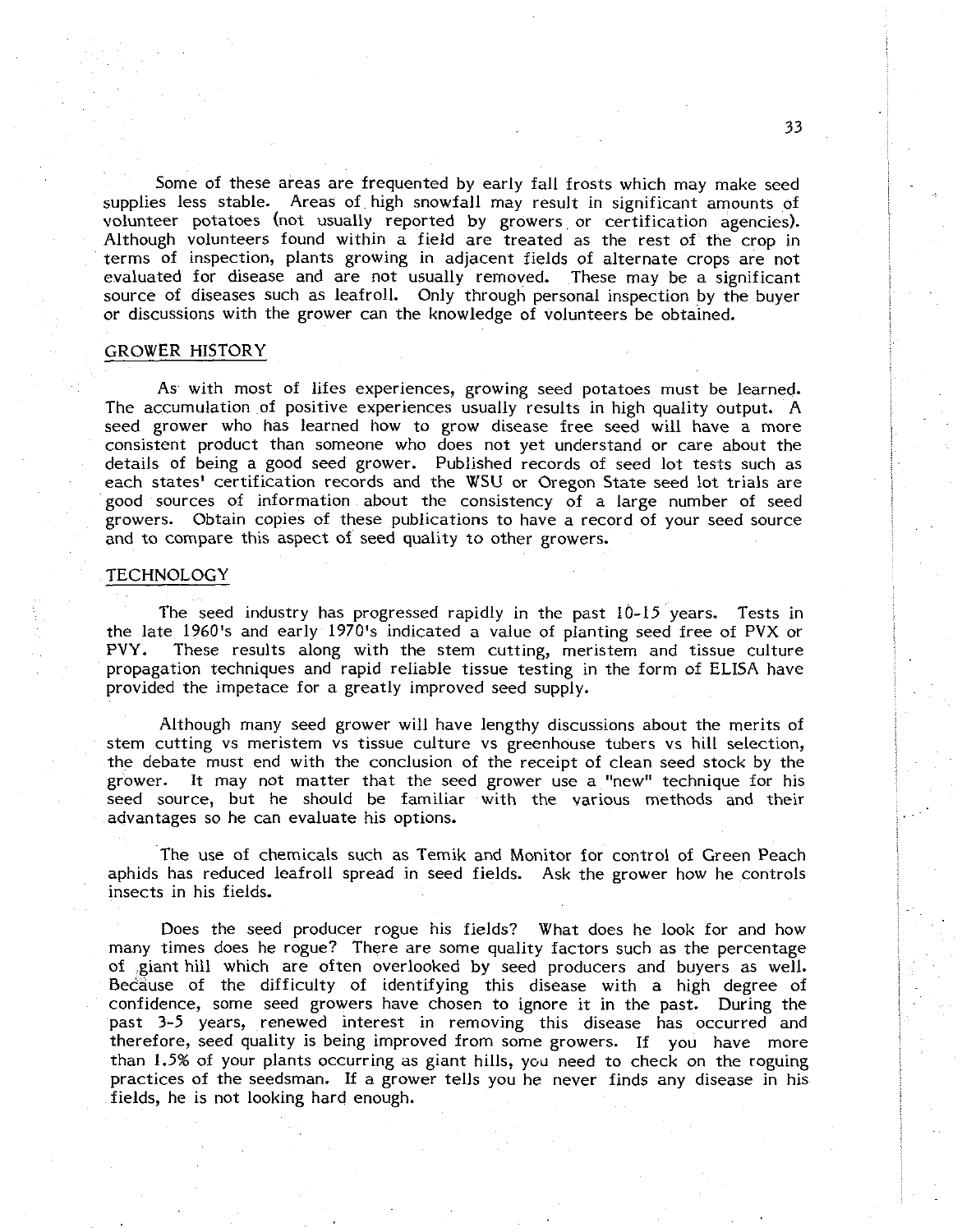New harvesting, handling, and storage technology has given growers the ability to sell a higher percentage of the crop which they have grown. Does the grower have good equipment and know how to reduce seed damage by bruising? Some seed growers are very progressive and thrive on having new technology while others only want to do it the way preceding generations have. Perhaps it does not matter whether new technology or old is used, however, it is very important that the seed crop be produced and maintained in optimal condition.

### SANITATION

Any seed grower can now purchase pre nuclear seed stock which is free of the critical potato diseases. However, without careful sanitation procedures the seed will not remain disease free for very long. High quality seed growers have developed sanitation procedures at every step of the operation.

Sanitation includes disinfecting all equipment involved in handling and cutting the seed. It also requires cleaning of trucks, storages and other facilities. Often times it is readily apparent how well a grower sanitizes his equipment when one visits the farm. Checking the seed cutting equipment, storages, and harvesting equipment for cleanliness are a few ways to determine if the grower is paying attention to sanitation details.

Contamination of the crop can occur at many junctures and only the fastidious grower can reasonably assure purchasers of consistent high quality seed. Ask the grower what he uses to disinfect equipment. Clorox is probably one of the best disinfectants but other options need to be considered for specific instances such as treatment in a high soil environment and specific disease control. Sharing equipment or allowing outside vehicles to travel on the farm can be a problem for sanitation. Seed growers have been provided with specific treatment recommendations during the annual North American Seed Seminars. Ask them what they use.

Over half the life of the seed crop is spent in storage after harvest and before replanting. The condition of the tubers purchased by the commercial grower can be dramatically influenced by the storage conditions. The 1985 seed crop will serve as a prime example of how good a seed growers storage management practices are. Early frosts this fall caused extensive damage to seed crops all over the Pacific Northwest. Although most growers attempted to remove tubers damaged by the frosts, some partially frosted potatoes are being stored with the rest of the crop. Proper storage management will allow this seed crop to be sold in the spring while poor storage facilities and/or management will result in considerable loss.

In addition to management of storages, the ability of seed growers to grade and ship seed in appropriate volumes at the alloted time is important in the overall seed program. Capacity of conveyors and other handling equipment should be examined when assessing a seed growers program. If you need three (3) loads of seed per day, be certain the grower can deliver the required quantity.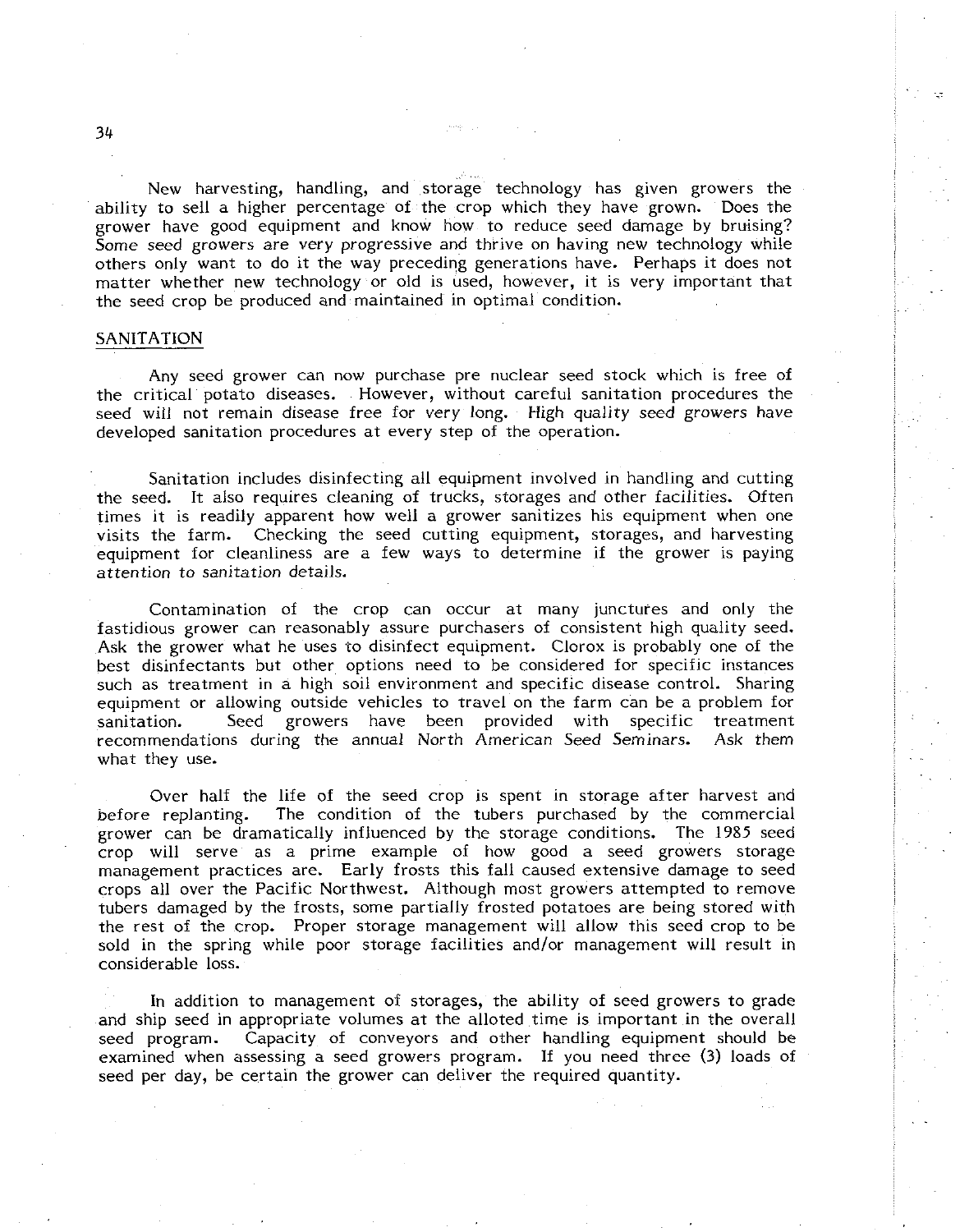# GRADE , . . ~

Although there is a U.S.D.A. seed grade, not all-seed is graded alike. Some growers pack grades superior to the U.S.D.A. grades and other may have difficulty grading their crop to competitors standards. The external appearance may seem to be relatively unimportant but there are some items worth considering. First of all, the shape of potatoes will influence the ability of the seed cutter to perform properly. Since all seed cutters presently rely on the potatoes rolling straight on a moving conveyor, crooked potatoes will not be transferred to the cutting blades properly and either improperly cut seed will result or the volume of seed cut will<br>be significantly reduced or both. Secondly, top grade seed contains minimal Secondly, top grade seed contains minimal adhering soil. If seed has adhering soil, it may trap pathogens against the tubers surface which may serve as a source of inoculum when the seed is cut.

#### TUBER SIZE

Most seed contracts specify that not more than **3%** of the seed be below a minimum size of  $1\frac{1}{2}$ " in diameter and upper limit specifications of not more then 5% of the seed be over 12 ounces. The reason for these sizes being established appear to be somewhat subjective. These specifications allow the seed grower to sell the majority of his crop with some degree of confidence that the purchaser will be able to effectively use this size range as good quality seed.

Little work has been done on the ability of presently available seed cutters to cut varying sized seed tubers into the seed for planting. A preliminary study was conducted at UI Farms in 1982 to determine if delivered seed size has a significant influence on the ability of seed cutters to cut appropriately sized seed pieces. A sample of seed tubers was divided into four  $(4)$  size grades for cutting. A stacked Milestone seed cutter equipped with  $1\frac{1}{2}$ " spaced blades on the top deck and 2" spaced blades on the bottom deck was used for the study. The grading table was set to drop seed of four ounces and less through to the second deck and seed  $2\frac{1}{2}$  ounces or less through to the single drop conveyor.

The results of these tests indicate that seed smaller than 3.25 ounces tends to get cut somewhere in the machine resulting in smaller than desired sizes of seed pieces or falls through as single drop as appropriate sized seed (Table 2). The largest percentage of a normally sized seed lot 3.25 to 6.4 ounces is cut reasonably well with only 7 or 8% of the seed pieces being too small or too large. Seed in the 6.4 to 10 ounce size group are also cut reasonably close to the desired size. Seed over 10 ounces however tends to be cut into larger seed pieces (11% over 3 ounces). Examples of average seed lot weights and cut sizes for a commercial operation are presented in Figure 2.

When large seed is used for planting a number of scenarios may occur. The first is that a larger potato crop will result from the larger size of seed piece planted. Of course, production costs will be higher as a result of using larger seed pieces and therefore more CWT planted per acre. For instance, if the normal planting rate is 20 CWT/Acre for well cut seed, an increase of 2% average seed weight as a result of cutting larger tubers will result in a planting rate of 20.4 CWT/Acre or a cost increase of  $\frac{5}{9}$ .50 x .02 =  $\frac{1}{9}$ .19/Acre or  $\frac{1}{5}$ 85.50 for a 450 acre farm.

ਕਰ ਦਾ ਇਸ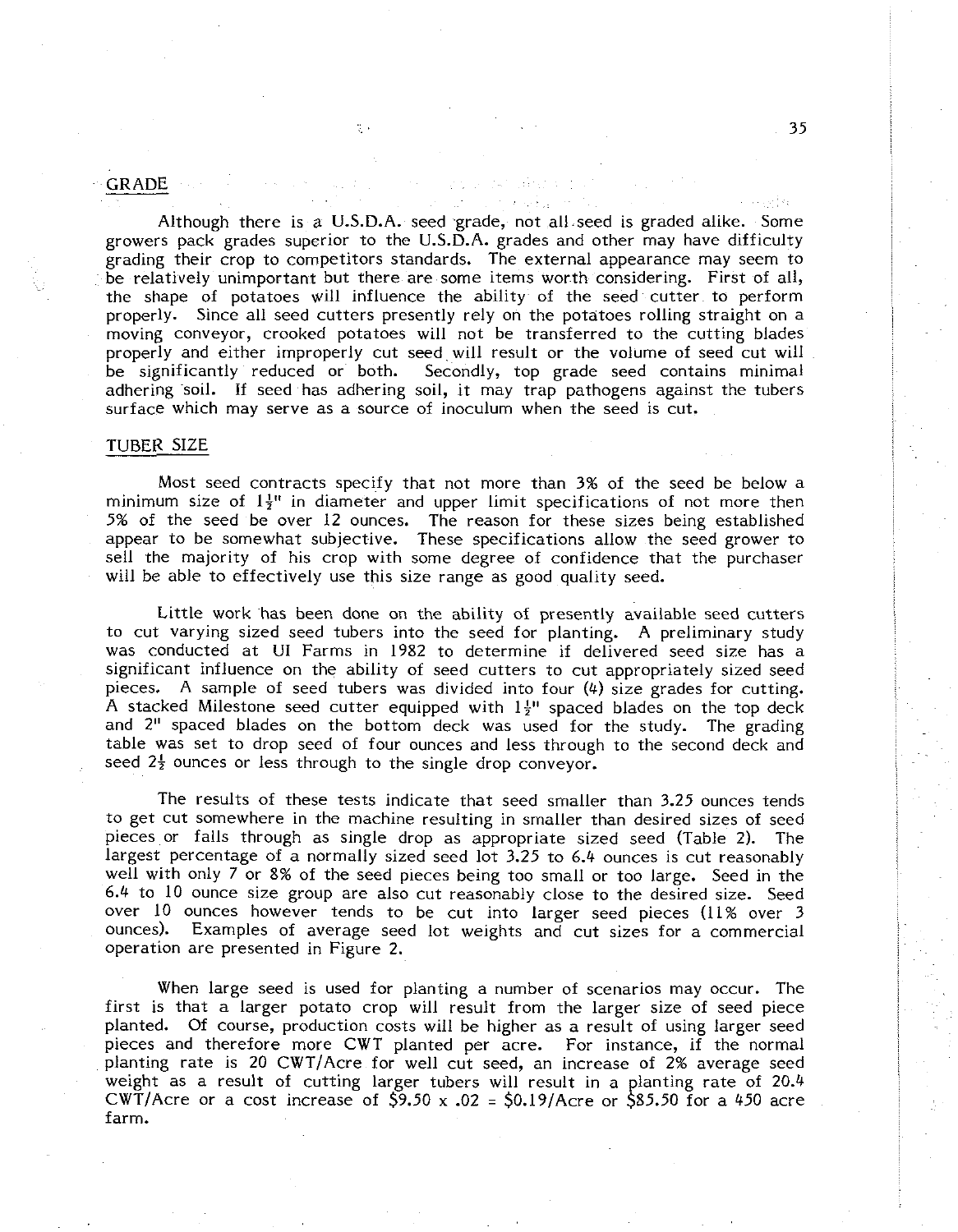Scenario number two could be a reduced stand due to the inaccuracy of some planters when large seed is placed in them. Cup style planters appear to be more subject to error with the larger seed size (over 2- $\frac{1}{2}$  ounces) Fig. 3.

Table 2. Percent of Seed Pieces in Five Size Classes Resulting From Cutting Varying Whole Seed Sizes.

|                    |     |    | Cut Seed Size |                                                                                               |             |     |  |
|--------------------|-----|----|---------------|-----------------------------------------------------------------------------------------------|-------------|-----|--|
| Whole Seed<br>Size |     |    |               | $(1 \text{ oz } 1-1.20 \text{ oz } 1.30-2.29 \text{ oz } 2.3-3.0 \text{ oz } 2.0 \text{ oz }$ |             |     |  |
| $1.5 - 3.25$ oz    |     | 16 | 15            | 54                                                                                            | $\sqrt{14}$ |     |  |
| $-3.26 - 6.5$ oz   |     |    | 11            | 55                                                                                            | 19          | - 8 |  |
| $6.5 - 10$         | OZ. |    |               | 59.                                                                                           | 20          | 6.  |  |
| $10 - 12$          | OZ. | 6  |               | 49                                                                                            | 30          |     |  |

36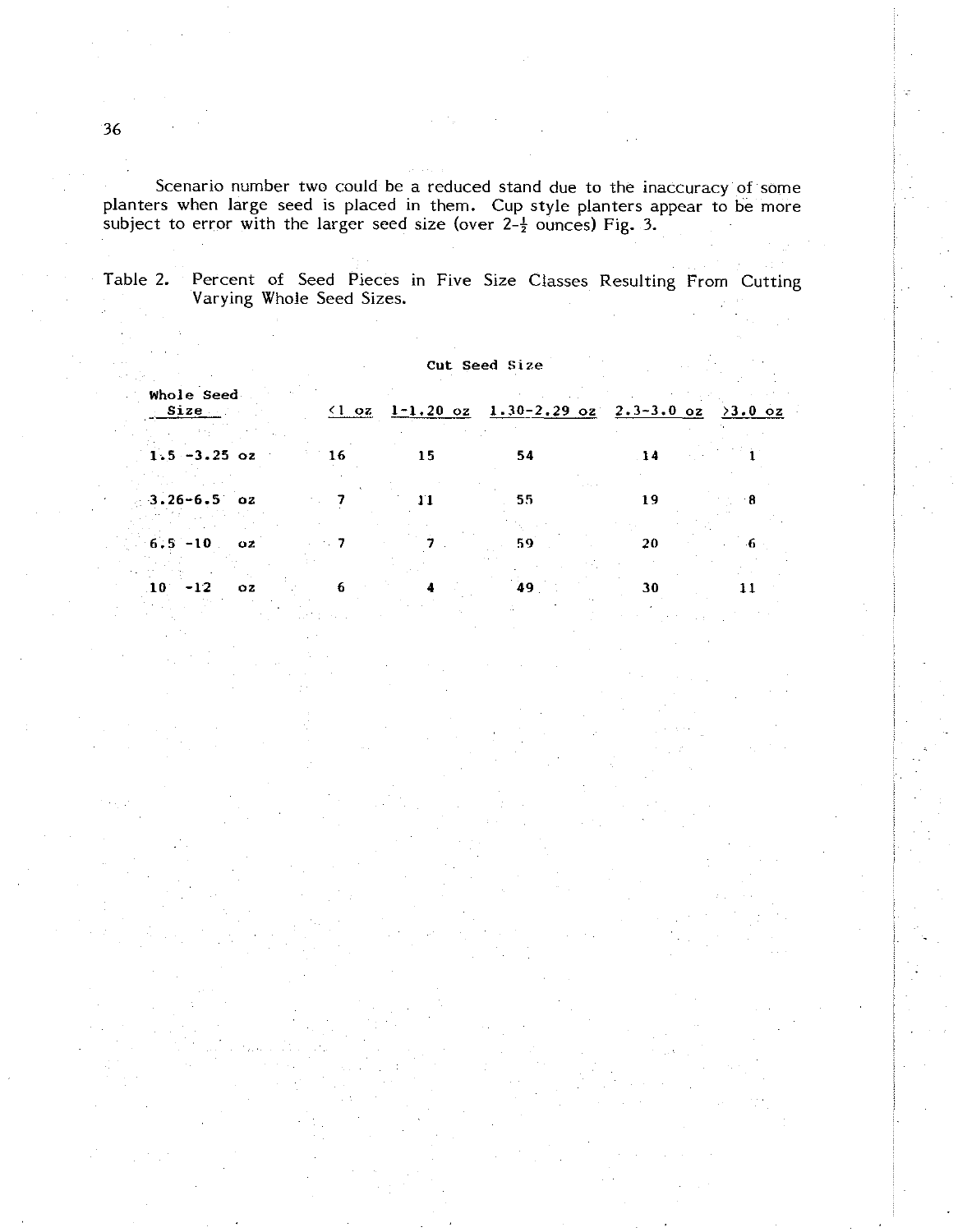

Fig. 2.  $\qquad \qquad$ 

Delivered Size 4

Cut Size communism

 $1)$  $\langle 1.5 \text{ oz}$  $2)$  1.5 - 3.2 oz  $3)$   $3.2 - 6.4$  oz 4)  $6.4 - 10$  $OZ$  $5)$  $10 - 12$  $OZ$  $6)$  $>12$  $OZ$ 

 $1)$  $\langle 1 \rangle$  oz  $2)$  and  $2$  $1 - 1.45$  oz  $3) 1.45 - 2.2 oz$ 4)  $2.2 - 2.75$  oz  $5)$  $>2.75$  oz  $37<sub>1</sub>$ 

 $\mathcal{E}_{\text{out}}$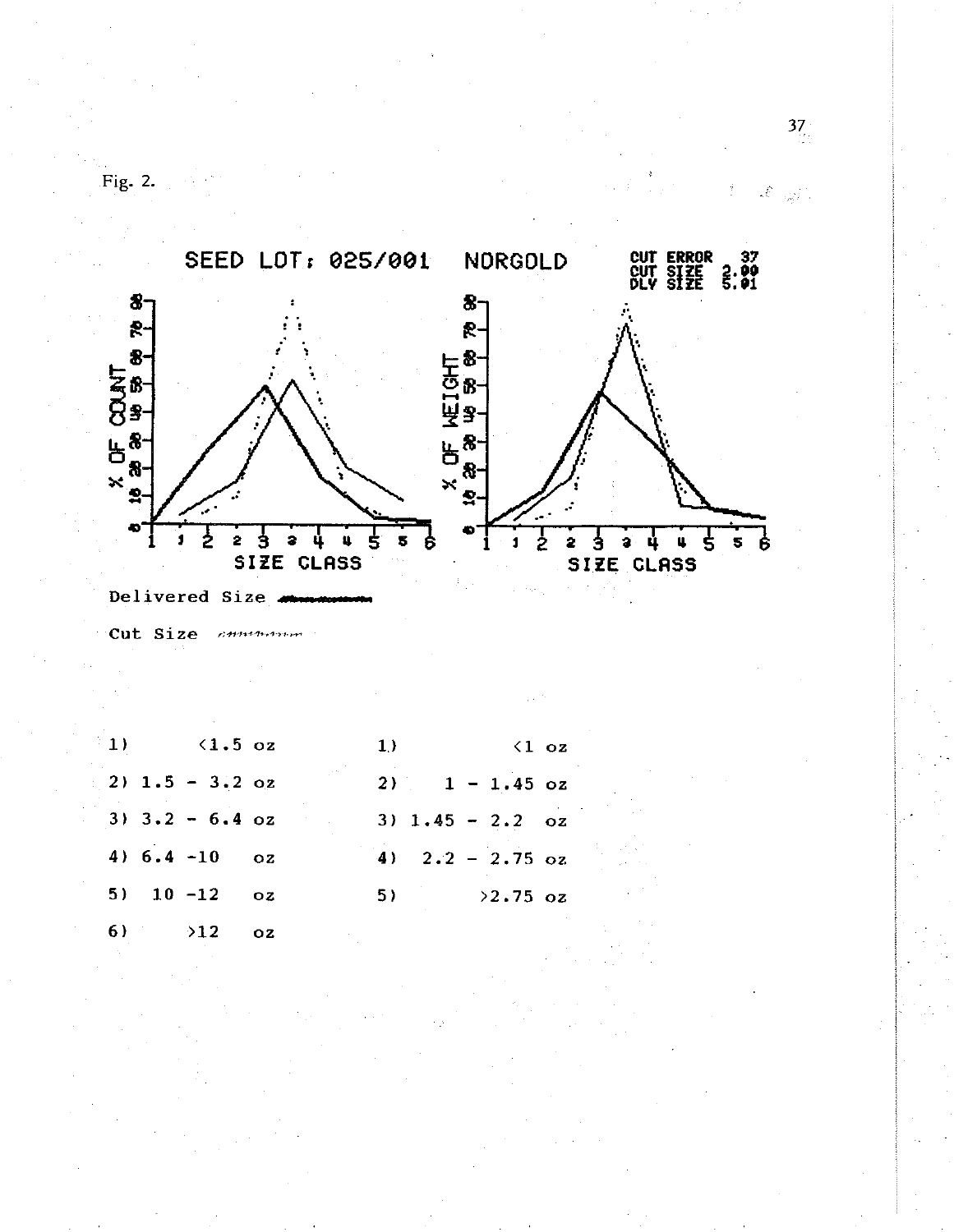